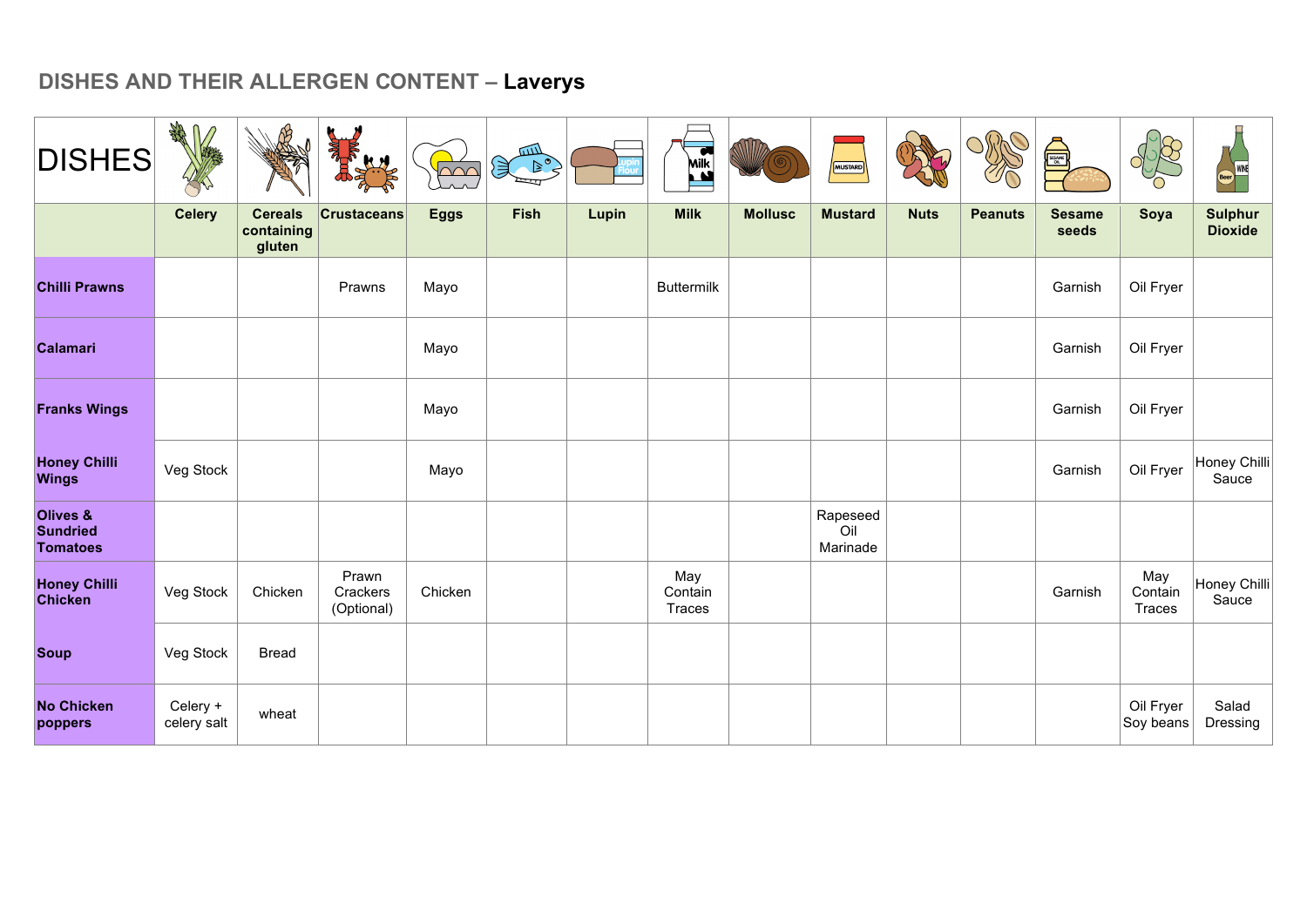| <b>DISHES</b>                 | <b>RANT</b><br>∩ |                                                        | HA                   | $\triangle \triangle C$ | ш<br>演 尾               |       | Milk                                |                        | MUSTARD           |             |                | SESAME <b>SE</b>       |                                  | ) wine<br>(Beer)                             |
|-------------------------------|------------------|--------------------------------------------------------|----------------------|-------------------------|------------------------|-------|-------------------------------------|------------------------|-------------------|-------------|----------------|------------------------|----------------------------------|----------------------------------------------|
|                               | <b>Celery</b>    | <b>Cereals</b><br>containing<br>gluten                 | <b>Crustaceans</b>   | <b>Eggs</b>             | Fish                   | Lupin | <b>Milk</b>                         | <b>Mollusc</b>         | <b>Mustard</b>    | <b>Nuts</b> | <b>Peanuts</b> | <b>Sesame</b><br>seeds | Soya                             | <b>Sulphur</b><br><b>Dioxide</b>             |
| <b>Cauliflower Bites</b>      |                  |                                                        |                      |                         |                        |       |                                     |                        |                   |             |                |                        | Oil Fryer                        |                                              |
| <b>Salt &amp; Chilli Tofu</b> |                  |                                                        |                      |                         |                        |       |                                     |                        |                   |             |                |                        | Tofu                             | Sweet Chilli<br>Sauce                        |
| Three bean chilli             | Celery           |                                                        |                      |                         |                        |       |                                     |                        | Mustard<br>seed   |             |                |                        | Soy beans                        | Red wine                                     |
| <b>Seafood Platter</b>        |                  | Bread &<br><b>Batter</b>                               | Prawns               | Dips                    | Cod &<br><b>Batter</b> |       | Prawns                              | Calamari               |                   |             |                |                        | Oil Fryer                        | Salad &<br><b>Batter</b>                     |
| <b>Fish &amp; Chips</b>       |                  | Bread &<br><b>Batter</b>                               |                      |                         | Cod                    |       |                                     |                        | Salad<br>Dressing |             |                |                        | Oil Fryer                        | Salad &<br><b>Batter</b>                     |
| <b>Lasagne</b>                | Stock            | Bread &<br>Pasta<br>Sheets                             |                      |                         |                        |       | Cheese &<br>Garlic<br><b>Butter</b> |                        | Salad<br>Dressing |             |                |                        | Oil Fryer<br>(Sides)             | Salad<br>Dressing                            |
| <b>Medley of Salads</b>       |                  | Soy Sauce<br>(Wheat)                                   |                      |                         |                        |       | Feta                                |                        |                   | Almonds     | Pea Salad      | Asian<br>Dressing      | Soy Sauce                        | Salad<br>Dressing &<br>Raspberry<br>Dressing |
| <b>Buddha Bowl</b>            |                  | Rice & Soy<br>Sauce<br>(wheat in<br>poppers<br>add on) | Prawns<br>(Optional) |                         |                        |       |                                     | Calamari<br>(Optional) |                   |             |                | Asian<br>Dressing      | Soy Sauce<br>& Asian<br>Dressing | Honey<br>chicken<br>(optional)               |
|                               |                  |                                                        |                      |                         |                        |       |                                     |                        |                   |             |                |                        |                                  |                                              |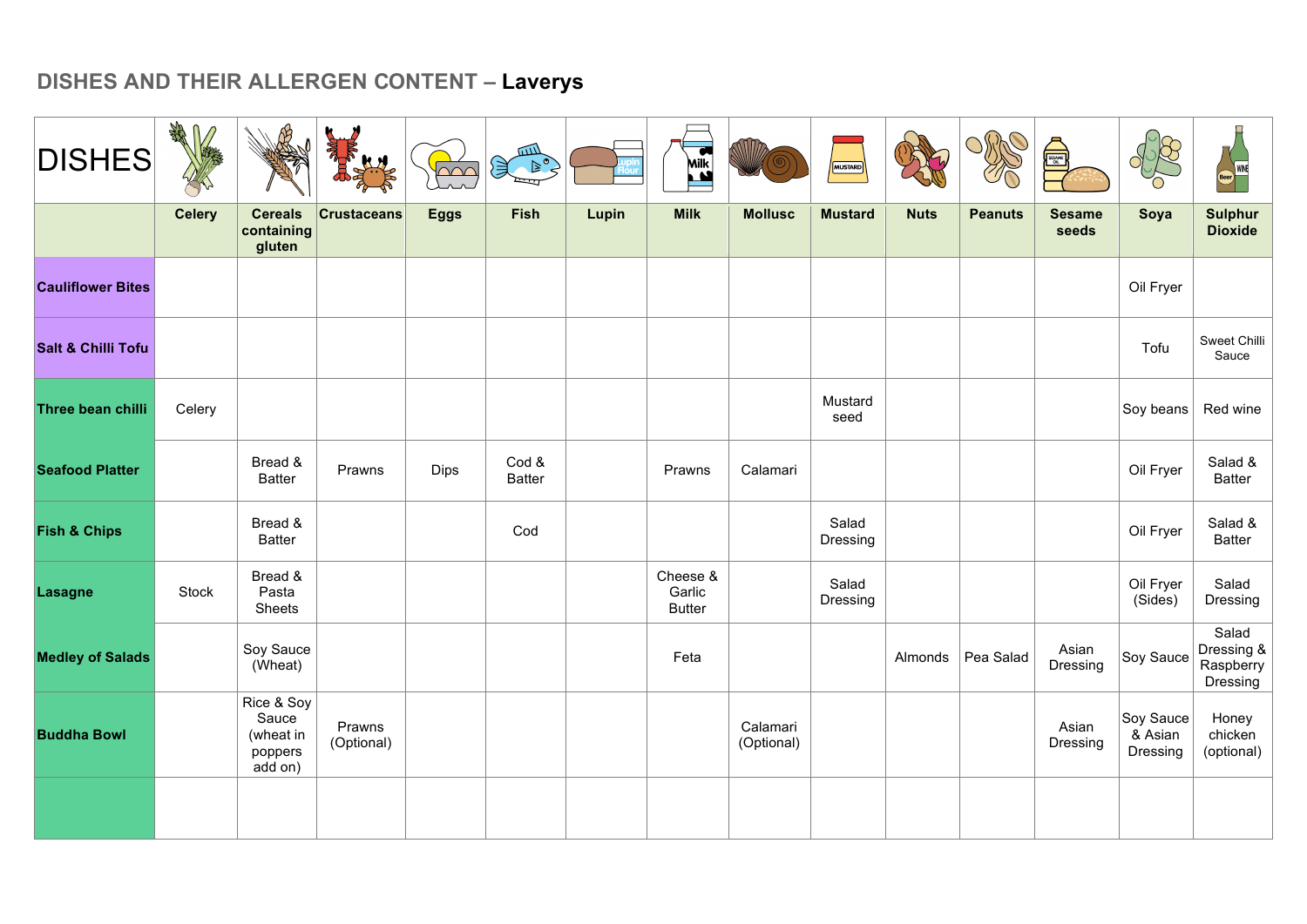| <b>DISHES</b>                          | ART                           |                                             | <b>RANGE</b>       | $\triangle$                | $\begin{picture}(120,115) \put(0,0){\line(1,0){10}} \put(15,0){\line(1,0){10}} \put(15,0){\line(1,0){10}} \put(15,0){\line(1,0){10}} \put(15,0){\line(1,0){10}} \put(15,0){\line(1,0){10}} \put(15,0){\line(1,0){10}} \put(15,0){\line(1,0){10}} \put(15,0){\line(1,0){10}} \put(15,0){\line(1,0){10}} \put(15,0){\line(1,0){10}} \put(15,0){\line$ |       | $\overline{\bullet}$<br>Milk<br>M |                | MUSTARD                  |             |                | SESAME <sub>OR</sub>   |                                 | Beer WINE                        |
|----------------------------------------|-------------------------------|---------------------------------------------|--------------------|----------------------------|-----------------------------------------------------------------------------------------------------------------------------------------------------------------------------------------------------------------------------------------------------------------------------------------------------------------------------------------------------|-------|-----------------------------------|----------------|--------------------------|-------------|----------------|------------------------|---------------------------------|----------------------------------|
|                                        | <b>Celery</b>                 | <b>Cereals</b><br>containing<br>gluten      | <b>Crustaceans</b> | <b>Eggs</b>                | <b>Fish</b>                                                                                                                                                                                                                                                                                                                                         | Lupin | <b>Milk</b>                       | <b>Mollusc</b> | <b>Mustard</b>           | <b>Nuts</b> | <b>Peanuts</b> | <b>Sesame</b><br>seeds | Soya                            | <b>Sulphur</b><br><b>Dioxide</b> |
| Steak &<br><b>Guinness Pie</b>         | <b>Beef Stock</b>             | Pie Lid &<br>Gravy<br>(Wheat) &<br>Guinness |                    | Pie Lid<br>Wash &<br>Gravy |                                                                                                                                                                                                                                                                                                                                                     |       | Gravy<br>Pie lid                  |                | Gravy                    |             |                |                        | Gravy &<br>Oil Fryer<br>(sides) |                                  |
| Vegan<br><b>Shepherds Pie</b>          | Celery in<br>Stock +<br>seeds |                                             |                    |                            |                                                                                                                                                                                                                                                                                                                                                     |       |                                   |                | Mustard<br>seeds         |             |                |                        | Oil Fryer<br>(sides)            | White wine                       |
| <b>Chicken Goujons</b>                 |                               | <b>Bread</b><br>Crumbs &<br>Onion<br>Rings  |                    |                            |                                                                                                                                                                                                                                                                                                                                                     |       | Mayo                              |                | Salad<br><b>Dressing</b> |             |                |                        | Oil Fryer                       | Salad<br>Dressing                |
| <b>Loaded Nachos</b>                   |                               |                                             |                    |                            |                                                                                                                                                                                                                                                                                                                                                     |       | Cheese                            |                |                          |             |                |                        | Oil Fryer                       |                                  |
| Vegan Chilli                           | Veg Stock                     |                                             |                    |                            |                                                                                                                                                                                                                                                                                                                                                     |       |                                   |                | Salad<br>Dressing        |             |                |                        | Oil Fryer                       | Salad<br>Dressing                |
| <b>Vegan Platter</b>                   | Veg Stock in<br>Chilli        |                                             |                    |                            |                                                                                                                                                                                                                                                                                                                                                     |       |                                   |                | Salad<br>Dressing        |             |                |                        | Oil Fryer<br>& Tofu             | Salad<br>Dressing                |
| <b>Chicken Share</b><br><b>Platter</b> | Stock                         | Onion<br>Rings &<br>Lattice<br>Fries        |                    |                            |                                                                                                                                                                                                                                                                                                                                                     |       | Dips                              |                |                          |             |                | Garnish                | Oil Fryer                       | Honey<br>Chilli<br>Sauce         |
| <b>Steak Burger</b>                    | Meat                          | Bap                                         |                    |                            |                                                                                                                                                                                                                                                                                                                                                     |       | Cheese                            |                |                          |             |                |                        | Meat &<br>Oil Fryer             | Meat                             |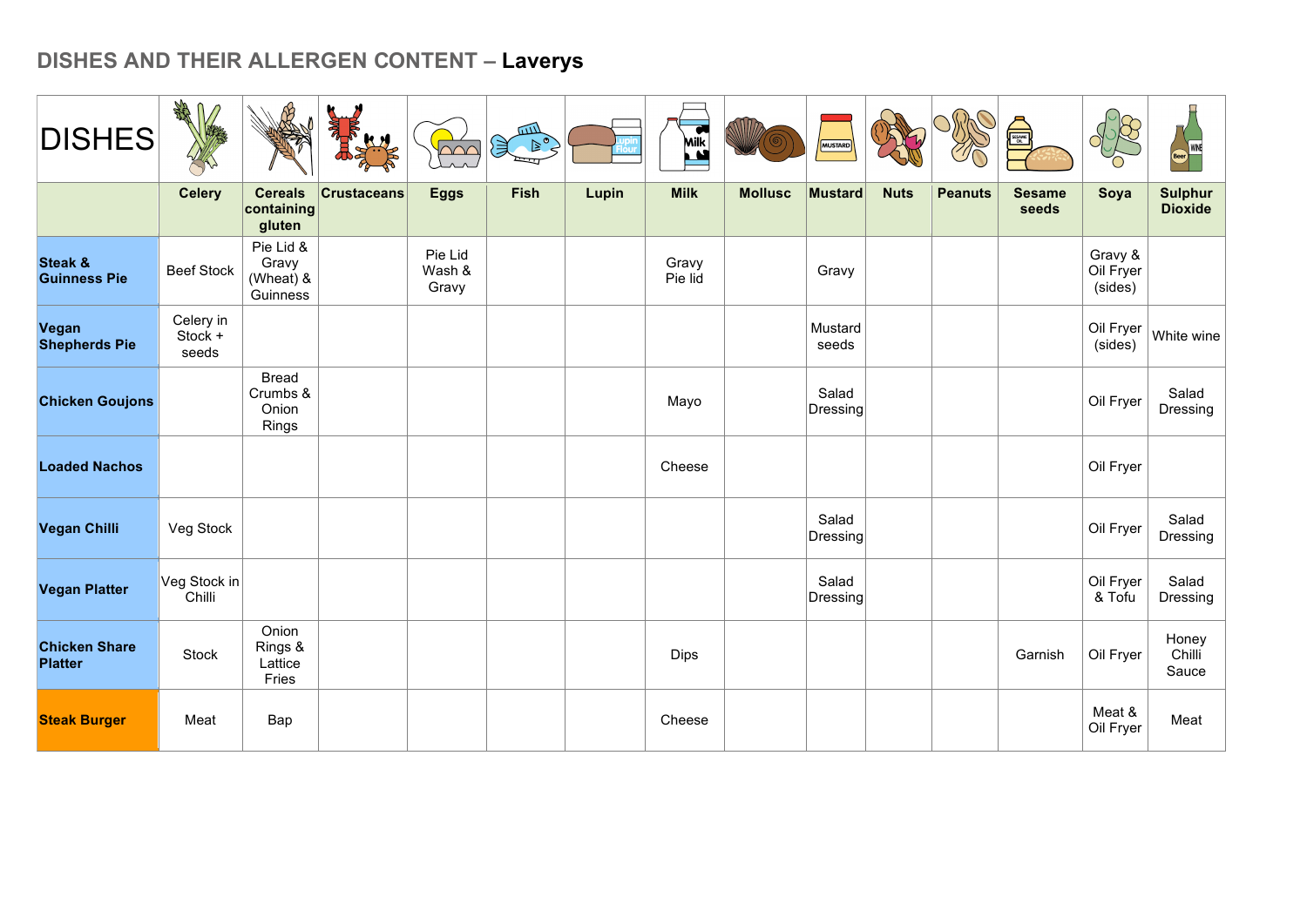| <b>DISHES</b>                                        | AR<br>$\bullet$                 |                                        |                    | $\bigcirc$            | للللا<br>$\begin{picture}(120,10) \put(0,0){\line(1,0){10}} \put(15,0){\line(1,0){10}} \put(15,0){\line(1,0){10}} \put(15,0){\line(1,0){10}} \put(15,0){\line(1,0){10}} \put(15,0){\line(1,0){10}} \put(15,0){\line(1,0){10}} \put(15,0){\line(1,0){10}} \put(15,0){\line(1,0){10}} \put(15,0){\line(1,0){10}} \put(15,0){\line(1,0){10}} \put(15,0){\line($ |       | <b>Milk</b>               |                | MUSTARD                  |             |                | SESAME<br>OIL          |                                |                                  |
|------------------------------------------------------|---------------------------------|----------------------------------------|--------------------|-----------------------|--------------------------------------------------------------------------------------------------------------------------------------------------------------------------------------------------------------------------------------------------------------------------------------------------------------------------------------------------------------|-------|---------------------------|----------------|--------------------------|-------------|----------------|------------------------|--------------------------------|----------------------------------|
|                                                      | <b>Celery</b>                   | <b>Cereals</b><br>containing<br>gluten | <b>Crustaceans</b> | <b>Eggs</b>           | Fish                                                                                                                                                                                                                                                                                                                                                         | Lupin | <b>Milk</b>               | <b>Mollusc</b> | <b>Mustard</b>           | <b>Nuts</b> | <b>Peanuts</b> | <b>Sesame</b><br>seeds | Soya                           | <b>Sulphur</b><br><b>Dioxide</b> |
| <b>Chicken Burger</b>                                | Bap &<br><b>Bread</b><br>Crumbs |                                        |                    |                       |                                                                                                                                                                                                                                                                                                                                                              |       |                           |                |                          |             |                |                        | Oil Fryer                      |                                  |
| <b>Scooby Snack</b>                                  | Meat                            | Bap &<br>Onion<br>Rings                |                    |                       |                                                                                                                                                                                                                                                                                                                                                              |       | Cheese                    |                |                          |             |                |                        | Meat &<br>Oil Fryer<br>(Sides) | Meat                             |
| <b>Mexican Chicken</b><br><b>Burger</b>              |                                 | Bap &<br><b>Bread</b><br>Crumbs        |                    |                       |                                                                                                                                                                                                                                                                                                                                                              |       | Cheese &<br><b>Butter</b> |                |                          |             |                |                        | Oil Fryer                      |                                  |
| <b>Halloumi Burger</b>                               |                                 | <b>Flour Mix</b>                       |                    | <b>Brioche</b><br>Bap |                                                                                                                                                                                                                                                                                                                                                              |       | Cheese                    |                |                          |             |                |                        | Oil Fryer<br>(Sides)           |                                  |
| <b>No Chicken</b><br>southern fried<br><b>Burger</b> | Flavouring<br>in Burger         | Wheat                                  |                    |                       |                                                                                                                                                                                                                                                                                                                                                              |       |                           |                | Bap<br>(Rapeseed<br>Oil) |             |                |                        | Oil Fryer<br>+ soy<br>beans    |                                  |
| <b>Sweet Potato</b><br><b>Fries</b>                  |                                 |                                        |                    |                       |                                                                                                                                                                                                                                                                                                                                                              |       |                           |                |                          |             |                |                        | Oil Fryer                      |                                  |
| <b>Garlic Chips</b>                                  |                                 |                                        |                    |                       |                                                                                                                                                                                                                                                                                                                                                              |       | <b>Butter</b>             |                |                          |             |                |                        | Oil Fryer                      |                                  |
|                                                      |                                 |                                        |                    |                       |                                                                                                                                                                                                                                                                                                                                                              |       |                           |                |                          |             |                |                        |                                |                                  |
|                                                      |                                 |                                        |                    |                       |                                                                                                                                                                                                                                                                                                                                                              |       |                           |                |                          |             |                |                        |                                |                                  |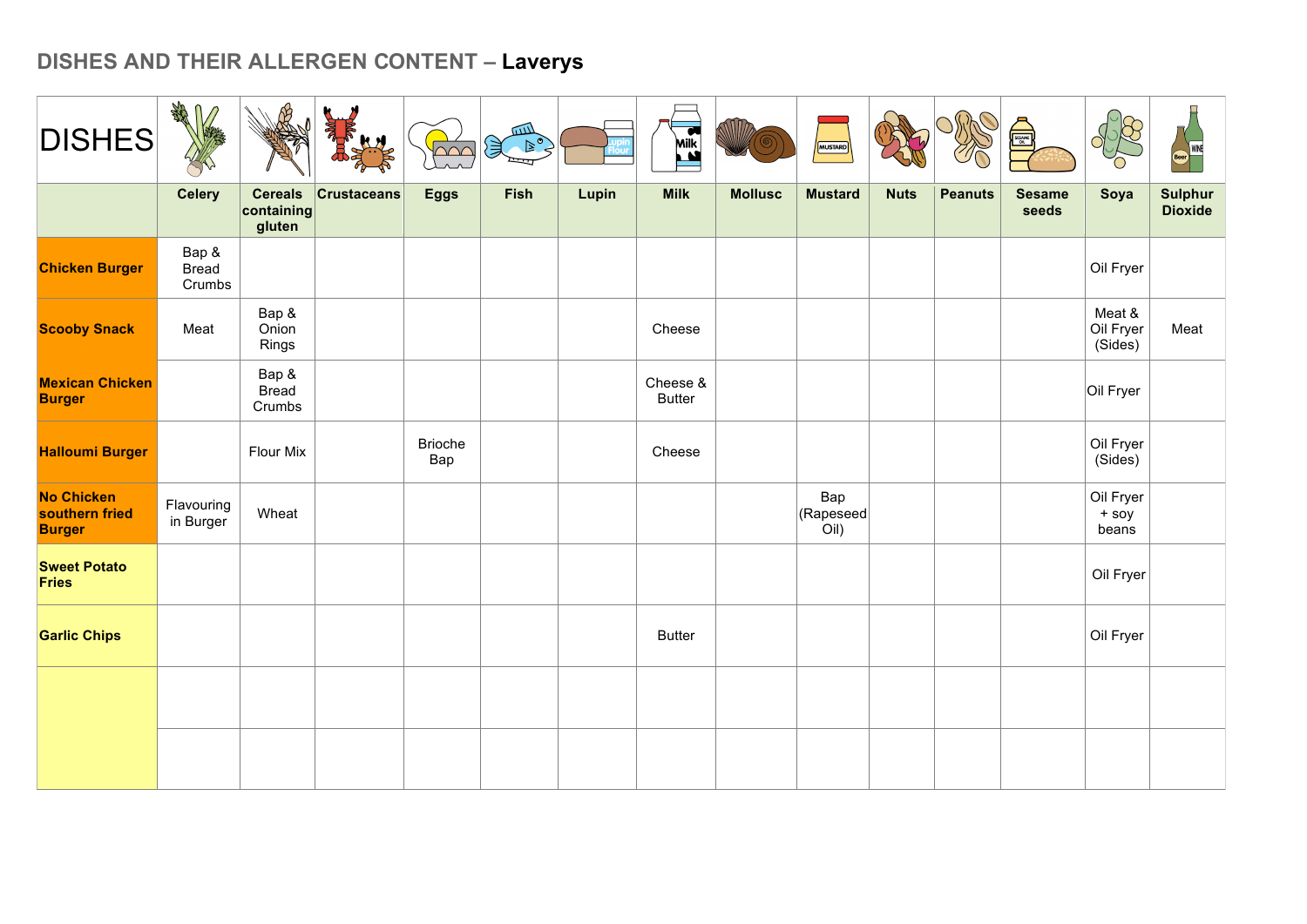| <b>DISHES</b>                   | <b>RANT</b>   |                                        |                    | $\overline{\wedge\wedge\wedge}$ | لللتكر<br>$\mathcal{F}^{\infty}$ |       | $\overline{\mathbf{C}}$<br><b>Milk</b> |                | MUSTARD |             |                | <b>A</b>               |           | Beer)                            |
|---------------------------------|---------------|----------------------------------------|--------------------|---------------------------------|----------------------------------|-------|----------------------------------------|----------------|---------|-------------|----------------|------------------------|-----------|----------------------------------|
|                                 | <b>Celery</b> | <b>Cereals</b><br>containing<br>gluten | <b>Crustaceans</b> | <b>Eggs</b>                     | Fish                             | Lupin | <b>Milk</b>                            | <b>Mollusc</b> | Mustard | <b>Nuts</b> | <b>Peanuts</b> | <b>Sesame</b><br>seeds | Soya      | <b>Sulphur</b><br><b>Dioxide</b> |
| <b>Chips</b>                    |               |                                        |                    |                                 |                                  |       |                                        |                |         |             |                |                        | Oil Fryer |                                  |
| Vegan Mashed<br><b>Potatoes</b> |               |                                        |                    |                                 |                                  |       |                                        |                |         |             |                |                        |           |                                  |
| <b>Mushy Peas</b>               |               |                                        |                    |                                 |                                  |       |                                        |                |         |             |                |                        |           |                                  |
| <b>Seasonal</b><br>Vegetables   |               |                                        |                    |                                 |                                  |       |                                        |                |         |             |                |                        |           |                                  |
| Vegan Champ                     |               |                                        |                    |                                 |                                  |       |                                        |                |         |             |                |                        |           |                                  |
| <b>Onion Rings</b>              |               | Onion<br>Rings                         |                    |                                 |                                  |       |                                        |                |         |             |                |                        | Oil Fryer |                                  |
|                                 |               |                                        |                    |                                 |                                  |       |                                        |                |         |             |                |                        |           |                                  |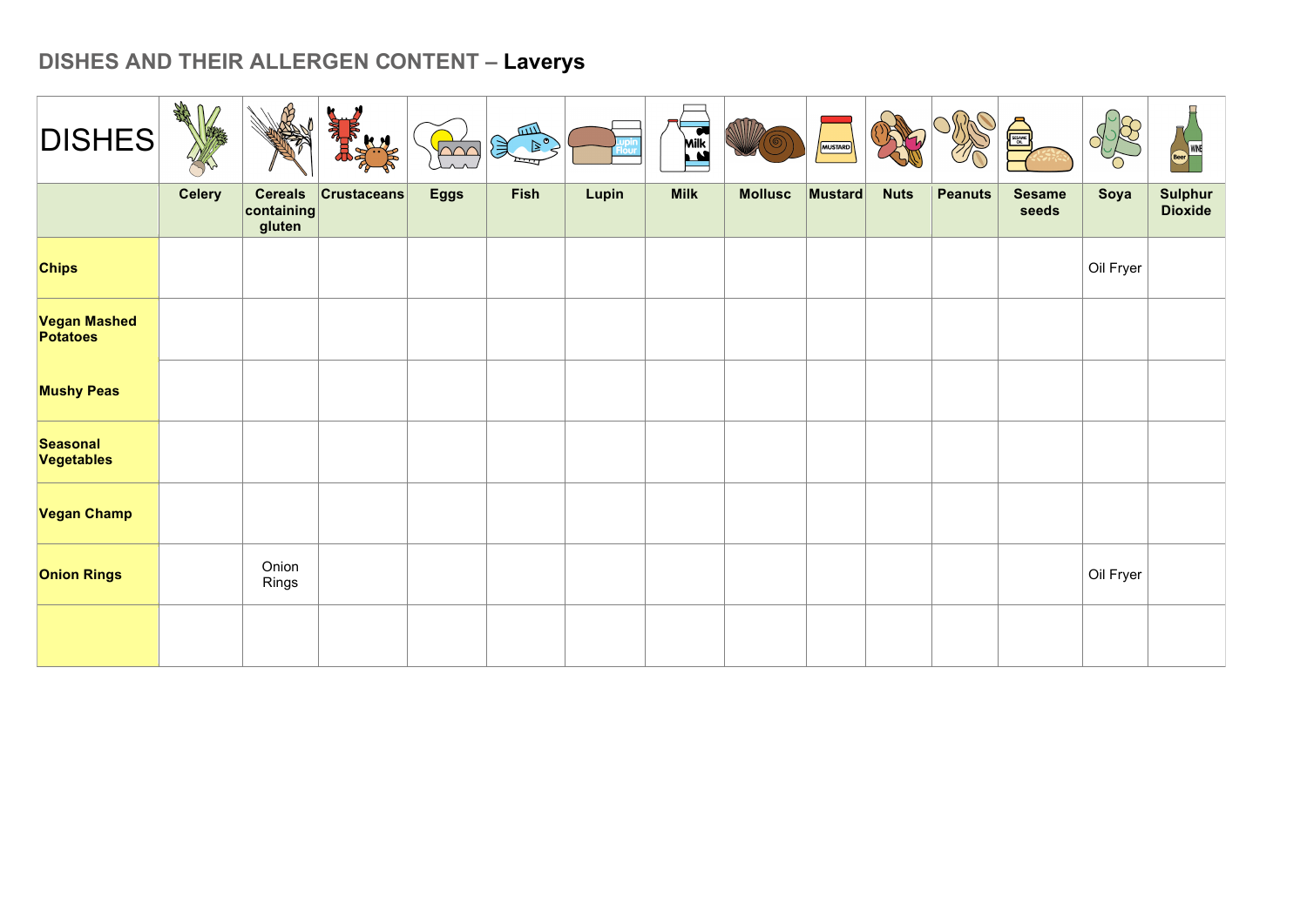| <b>DISHES</b>                                         | AR            |                                        |                    | $\triangle$ | لللتكر<br>$\mathbb{R}^{\circ}$ |       | <b>Milk</b>    |                | MUSTARD           |             |                |                        |              | WINE<br>Beer                     |
|-------------------------------------------------------|---------------|----------------------------------------|--------------------|-------------|--------------------------------|-------|----------------|----------------|-------------------|-------------|----------------|------------------------|--------------|----------------------------------|
|                                                       | <b>Celery</b> | <b>Cereals</b><br>containing<br>gluten | <b>Crustaceans</b> | <b>Eggs</b> | <b>Fish</b>                    | Lupin | <b>Milk</b>    | <b>Mollusc</b> | <b>Mustard</b>    | <b>Nuts</b> | <b>Peanuts</b> | <b>Sesame</b><br>seeds | Soya         | <b>Sulphur</b><br><b>Dioxide</b> |
| <b>Tobacco Onions</b>                                 |               | Flour                                  |                    |             |                                |       |                |                |                   |             |                |                        | Oil Fryer    |                                  |
| <b>Brown Rice</b>                                     |               |                                        |                    |             |                                |       |                |                |                   |             |                |                        |              |                                  |
| <b>Asian Red</b><br><b>Cabbage Slaw</b>               |               | Soy Sauce                              |                    |             |                                |       |                |                |                   |             |                | Oil &<br>Sesame        | Soy<br>Sauce | Vinegar                          |
| <b>Dressed Salad</b>                                  |               |                                        |                    |             |                                |       |                |                | Salad<br>Dressing |             |                |                        |              | Vinegar                          |
| Pea, Mint, Peanut<br><b>Salad</b>                     |               |                                        |                    |             |                                |       | Feta           |                | Salad<br>Dressing |             | Peanuts        |                        |              | Salad<br>Dressing &<br>Vinegar   |
| Kale, Almond,<br><b>Raspberry Salad</b>               |               |                                        |                    |             |                                |       |                |                | Rapeseed<br>Oil   | Almonds     |                |                        |              | Salad<br>Dressing &<br>Vinegar   |
| <b>Chickpea Salad</b>                                 |               |                                        |                    |             |                                |       |                |                | Rapeseed<br>Oil   |             |                |                        |              | Salad<br>Dressing                |
| <b>Sundried</b><br><b>Tomatoes, Olives</b><br>& Basil |               |                                        |                    |             |                                |       |                |                | Rapeseed<br>Oil   |             |                |                        |              | Salad<br>Dressing                |
| <b>Bushmills</b><br><b>Pepper Sauce</b>               | Gravy         | Barley &<br>Wheat                      |                    | Gravy       |                                |       | Gravy<br>Cream |                | Gravy             |             |                |                        | Gravy        |                                  |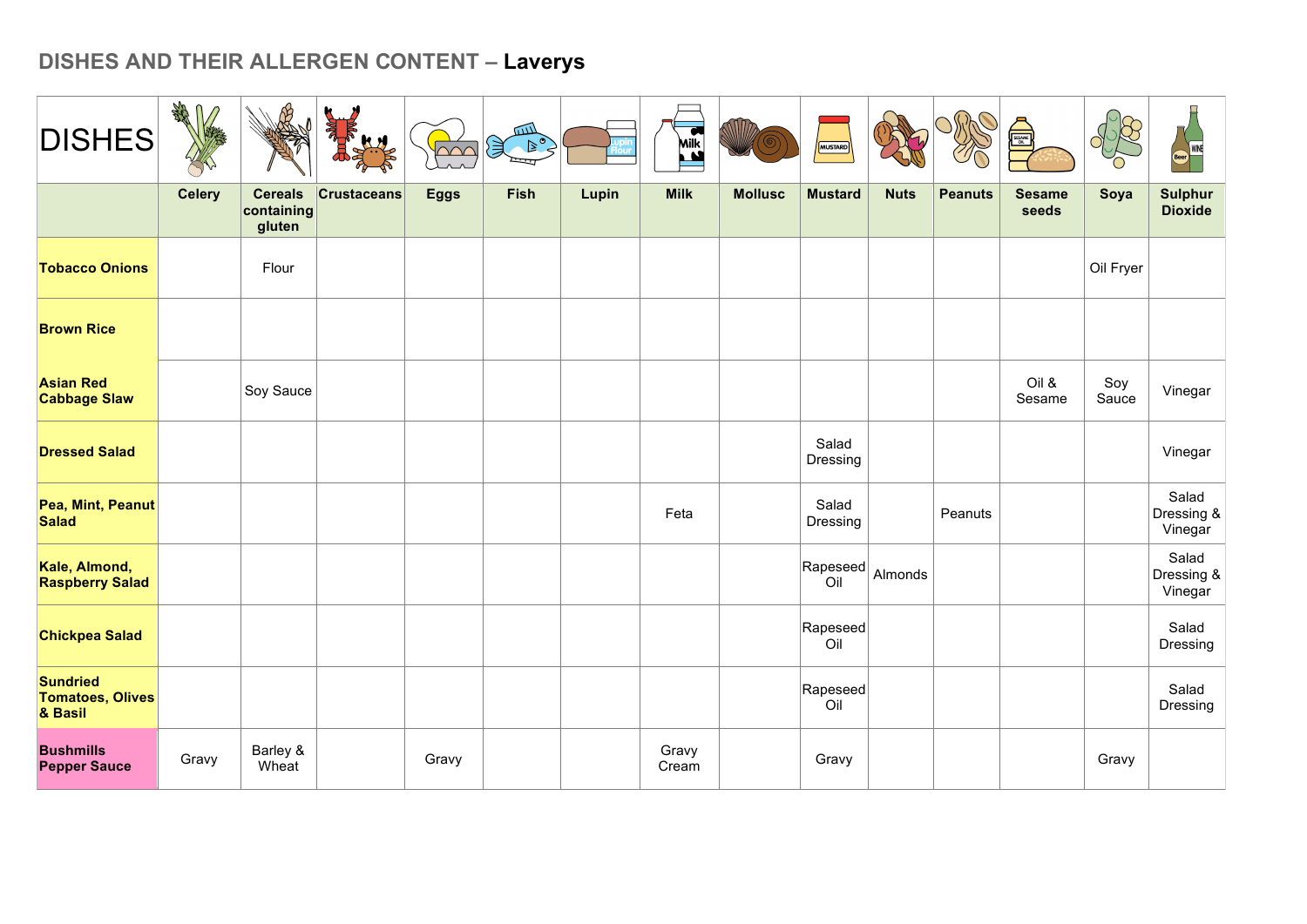| <b>DISHES</b>                        | <b>RAN</b>    |                                        | Ń                  | $\sqrt{200}$ | $\frac{1}{\sqrt{\left(\frac{1}{\sqrt{2}}\right)^{3}}}\left(\frac{1}{\sqrt{2}}\right)^{3/2}$ |       | $\overline{M}$<br>Ľ |                | MUSTARD         |             |                |                        |              | <b>WINE</b>                      |
|--------------------------------------|---------------|----------------------------------------|--------------------|--------------|---------------------------------------------------------------------------------------------|-------|---------------------|----------------|-----------------|-------------|----------------|------------------------|--------------|----------------------------------|
|                                      | <b>Celery</b> | <b>Cereals</b><br>containing<br>gluten | <b>Crustaceans</b> | <b>Eggs</b>  | Fish                                                                                        | Lupin | <b>Milk</b>         | <b>Mollusc</b> | Mustard         | <b>Nuts</b> | <b>Peanuts</b> | <b>Sesame</b><br>seeds | Soya         | <b>Sulphur</b><br><b>Dioxide</b> |
| <b>Onion Gravy</b>                   | Stock         |                                        |                    | Gravy        |                                                                                             |       |                     |                |                 |             |                |                        |              |                                  |
| <b>Sweet Chilli</b>                  |               |                                        |                    |              |                                                                                             |       |                     |                |                 |             |                |                        |              | White Wine<br>Vinegar            |
| <b>BBQ</b>                           |               |                                        |                    |              |                                                                                             |       |                     |                |                 |             |                |                        |              |                                  |
| <b>Garlic Mayo</b>                   |               |                                        |                    |              |                                                                                             |       | Mayo                |                |                 |             |                |                        |              |                                  |
| <b>Sriracha Mayo</b>                 |               |                                        |                    |              |                                                                                             |       | Mayo                |                |                 |             |                |                        |              |                                  |
| <b>Tartare Sauce</b>                 |               |                                        |                    |              |                                                                                             |       | Mayo                |                |                 |             |                |                        |              |                                  |
| <b>Franks Redhot</b><br><b>Sauce</b> |               |                                        |                    |              |                                                                                             |       |                     |                |                 |             |                |                        |              |                                  |
| Vinaigrette                          |               |                                        |                    |              |                                                                                             |       |                     |                | Whole<br>Grain  |             |                |                        |              | Vinegar                          |
| <b>Asian Dressing</b>                |               | Soy Sauce                              |                    |              |                                                                                             |       |                     |                | Oil &<br>Sesame |             |                |                        | Soy<br>Sauce | Vinegar                          |